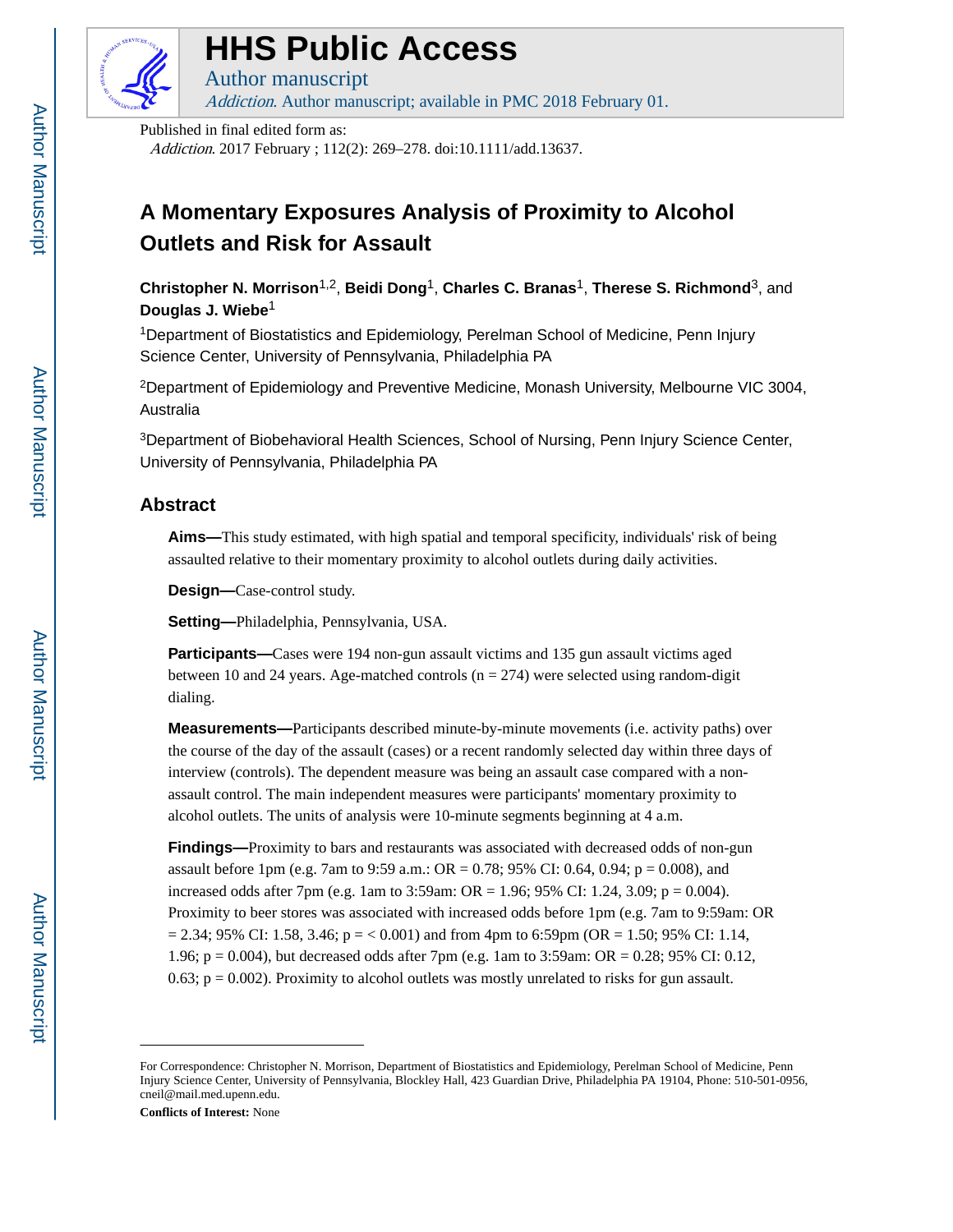**Conclusions—**Individuals in areas with greater densities of bars and restaurants and beer stores appear to be increased risk for non-gun assault at times when these outlets are likely to be most heavily patronized.

#### **Keywords**

Alcohol outlets; outlet density; assault; violence; individual; gun; firearm; case-control

#### **Introduction**

Ecological studies suggest assaults occur with greater frequency in areas with greater concentrations of alcohol outlets (1, 2). Evidence is available across geographic locations, at different spatial scales, and in both cross-sectional and longitudinal studies (3-7), and results are consistent with theories regarding the physical availability of alcohol, its consumption, and related problems within populations (8-10). Collectively, these studies support the strong claim that reducing aggregate densities of alcohol outlets will reduce aggregate incidence of assault in populations (11).

Whether these ecological relationships apply to individuals is unclear. Very few studies assess individuals' risks of being assaulted relative to local densities of alcohol outlets (i.e. their "physical exposure" to alcohol outlets). Those that are available provide mixed results (12-15). There are clear methodological and theoretical explanations for these inconclusive findings. First, imprecise assessment of physical exposure (e.g. counts of outlets within distance buffers around participants' homes) may lead to measurement error. Second, routine activities theory (16) suggests most criminal acts require convergence in space and time of motivated offenders, suitable targets and the absence of capable guardians (16). Because human activity is constrained by biological and social factors, relative densities of offenders, victims, and guardians are likely to vary over time at specific places (17). Thus, individuals' risk of being assaulted relative to local alcohol outlet density may not be uniform throughout the day. To address these key methodological and theoretical limitations, this study assesses whether individuals are at increased risk of being assaulted when they are physically located in areas with more alcohol outlets, and whether risks differ by time of day.

#### **Individual-Level Studies**

Three systematic reviews (1, 2, 18) identify very few individual-level studies that relate alcohol outlets to assault risk. Two studies (13, 14) describe cross-sectional analyses of survey data in which physical exposure to alcohol outlets was calculated by combining the spatial locations of participants' homes with spatial locations of alcohol outlets. Using data from a sample of residents aged 18 to 65 from Los Angeles and Southern Louisiana, Theall et al. (13) calculated the count of outlets within a 1-mile buffer of respondents' homes and the distance to the nearest outlet. Experiencing violence (defined as hearing or witnessing violence or being assaulted) was positively related to off-premise outlet counts, but all cause injury risk was not. Similarly, using data from a telephone survey of residents aged 18 years in two states, Treno et al. (14) found counts of both on-premise and off-premise outlets within a 2km buffer around respondents' residences were related to all-cause injury risk.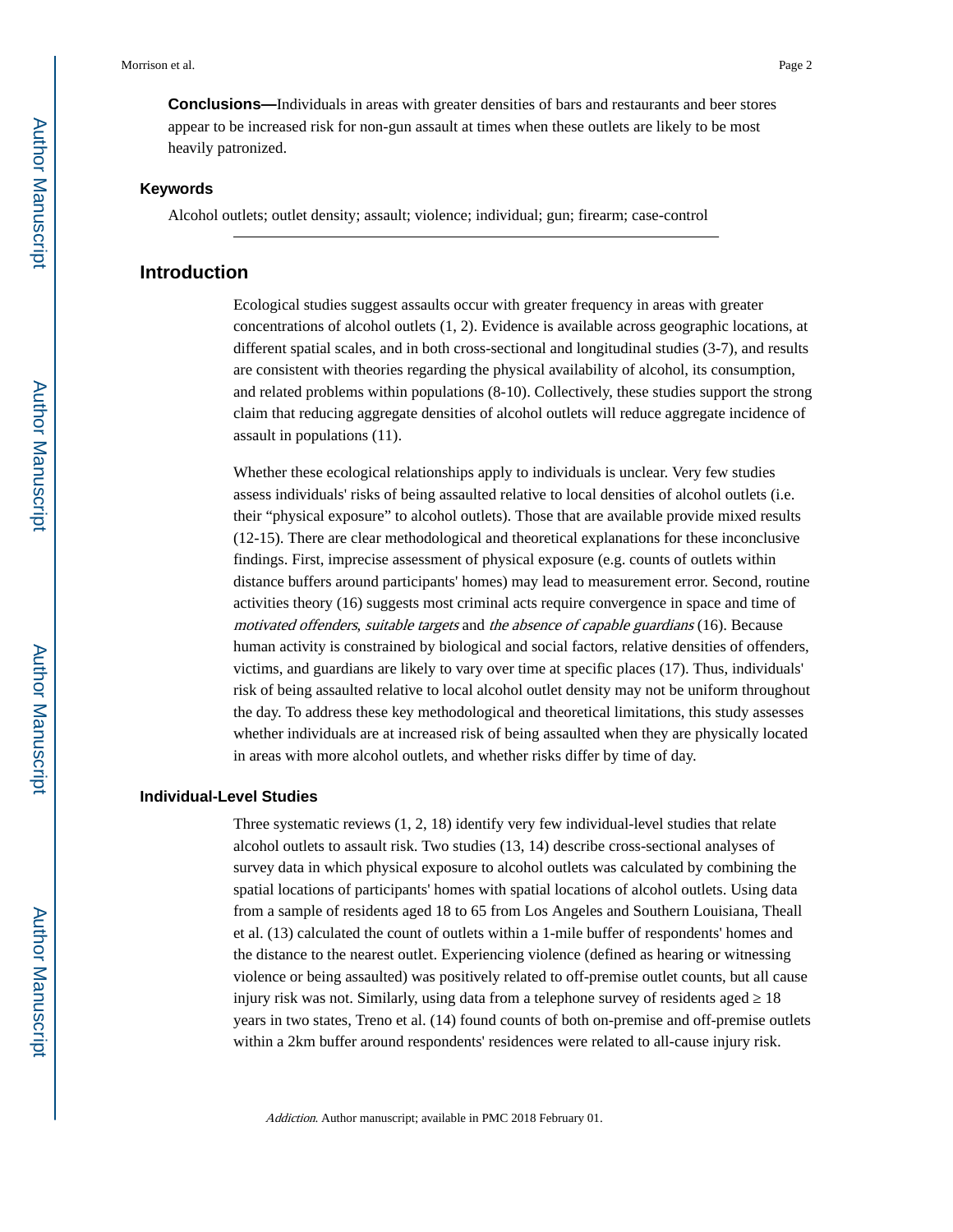Other studies have used similar approaches to relate alcohol outlet density to outcomes other than assault, including alcohol-related aggression (19), driving after drinking (20), alcohol consumption (e.g. 21-23), and mortality (24). For example, in a multi-level cross-sectional analysis of students from eight colleges, Weitzman et al. (25) found that on-campus residence at a college with greater proximity to alcohol outlets was associated with more problems related to students' drinking. Nevertheless, these studies of individuals may be affected by measurement error. Because people routinely move through space over time, static measures such as the number of alcohol outlets around a person's home may not reflect their actual physical exposure to outlets (26, 27).

#### **Advances in Study Methods**

In recent years, there have been substantial advances in methods used to assess physical exposure to neighborhood features in the areas where study participants spend time (known as "activity spaces") (28). Using survey methods (29-35) or GPS tracking (36, 37) to approximate participants' routine movements, physical exposures are measured within polygons that capture each persons' unique activity space. This approach provides greater spatial specificity compared to measures based on home location alone (36, 37).

Two individual-level studies from our group have used a variant of activity spaces ("activity paths") to examine relationships between assault risks and physical exposure to alcohol outlets with high spatial and temporal specificity. The first (12) was a case-control study of adults comparing the neighborhoods in which cases were assaulted with a gun to the neighborhoods in which controls were located at the same time of day. Aggregated over the course of the day, risks for gun violence were higher when participants were located in areas with more off-premise outlets. The second (15) combined interviewer prompts with live electronic data collection using a Geographic Information System (GIS) to capture the activity paths of adolescents and young adults over a single day. The study was both a casecontrol and a case-crossover study of non-gun and gun assaults, comparing both momentary proximity to alcohol outlets and other neighborhood features between cases and controls (case-control) and within cases (case-crossover). Aggregated over the course of the day, there was no detectable association between assault risk and momentary proximity to alcohol outlets (i.e., combining on-premise, off-premise outlets, as well as other neighborhood features in a factor scale).

#### **Study Aims**

The aim of this study was to assess whether and how physical exposure to alcohol outlets (time spent nearby alcohol outlets) is related to assault risk for individuals, and whether relationships differed across times of day. To do so we conducted a secondary analysis of data from our GIS-assisted case-control study (15). Guided by routine activities theory, we hypothesized that individuals' risk of being assaulted would be greatest when they were in greater proximity to alcohol outlets at times when the outlets were most heavily patronized and were would be most likely to attract or generate motivated offenders (e.g. at night for bars and restaurants) (38).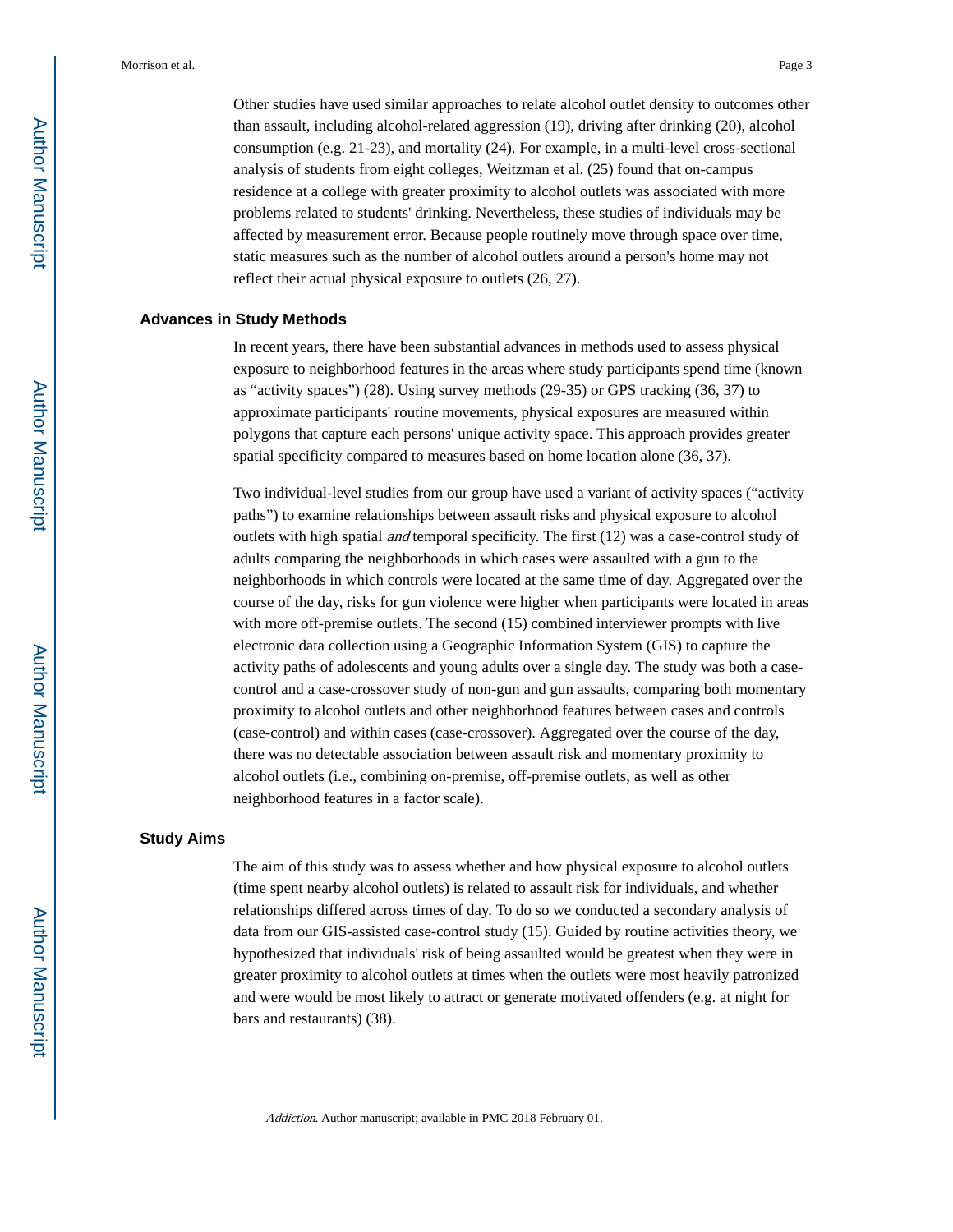#### **Methods**

#### **Study Design**

The Space-Time Adolescent Risk Study (STARS) was a case-control study conducted among young people aged 10 to 24 in Philadelphia, Pennsylvania.

#### **Study Sample**

Eligible cases were patients aged 10 to 24 presenting to the Emergency Departments of the Hospital of the University of Pennsylvania or the Children's Hospital of Philadelphia for treatment of a non-gun assault ( $n = 194$ ) or gun assault ( $n = 135$ ) injury. Eligible non-gun assaults were patients admitted for treatment of a traumatic injury which they self-reported was intentionally inflicted by another person with or without a non-gun weapon; gun assaults were patients admitted for treatment of a traumatic injury which they self-reported was inflicted by another person with a gun. Age-matched controls  $(n = 274)$  were selected using random digit dialing among residents of the 12 ZIP code catchment area for the hospitals (response rate: 57.1%). The required sample size for this study was calculated for analyses examining aggregate relationships between assault risk and physical exposure to all alcohol outlets over participants' entire days. Because this secondary analysis disaggregates by time of day and alcohol outlet type, results may be biased towards null.

#### **Data Collection**

The materials and methods for STARS have been described in detail previously (15). Briefly, a trained interviewer administered a GIS-assisted survey to cases and controls in the hospital, at the research office, or in participants' homes. The survey assessed demographics, general health, and perceptions of their residential neighborhood. Participants chronologically described their minute-by-minute locations and activities for the day of the assault (cases) or a randomly selected day from among the three days prior to the interview (controls). Interviewers sat side-by-side with participants while looking at a shared computer screen. Data were entered into a custom GIS-based software package that collected the latitude and longitude coordinates and time of participants' movements. For each point in time at which their activities or location changed, participants described their current activities (free text), whether an adult family member was present (dichotomous), whether a peer was present (dichotomous), mode of transport (on foot, in vehicle, or other), and whether they were in possession of alcohol (dichotomous). We also identified weekend hours (from sunset on Friday to 11:59pm Sunday) and times when participants were at home.

#### **Measures of Proximity to Alcohol Outlets**

For the current study, we divided each participant's one-day data into ten-minute segments beginning at 4:00am (e.g., 4:00 to 4:09am). The latitude and longitude at the start of each segment described participants' geographic locations for the following ten minutes (Figure 1a). In total, there were 10,808 segments for the non-gun cases, 8,989 segments for the gun assault cases, and 24,077 segments for the controls. We then estimated spatially and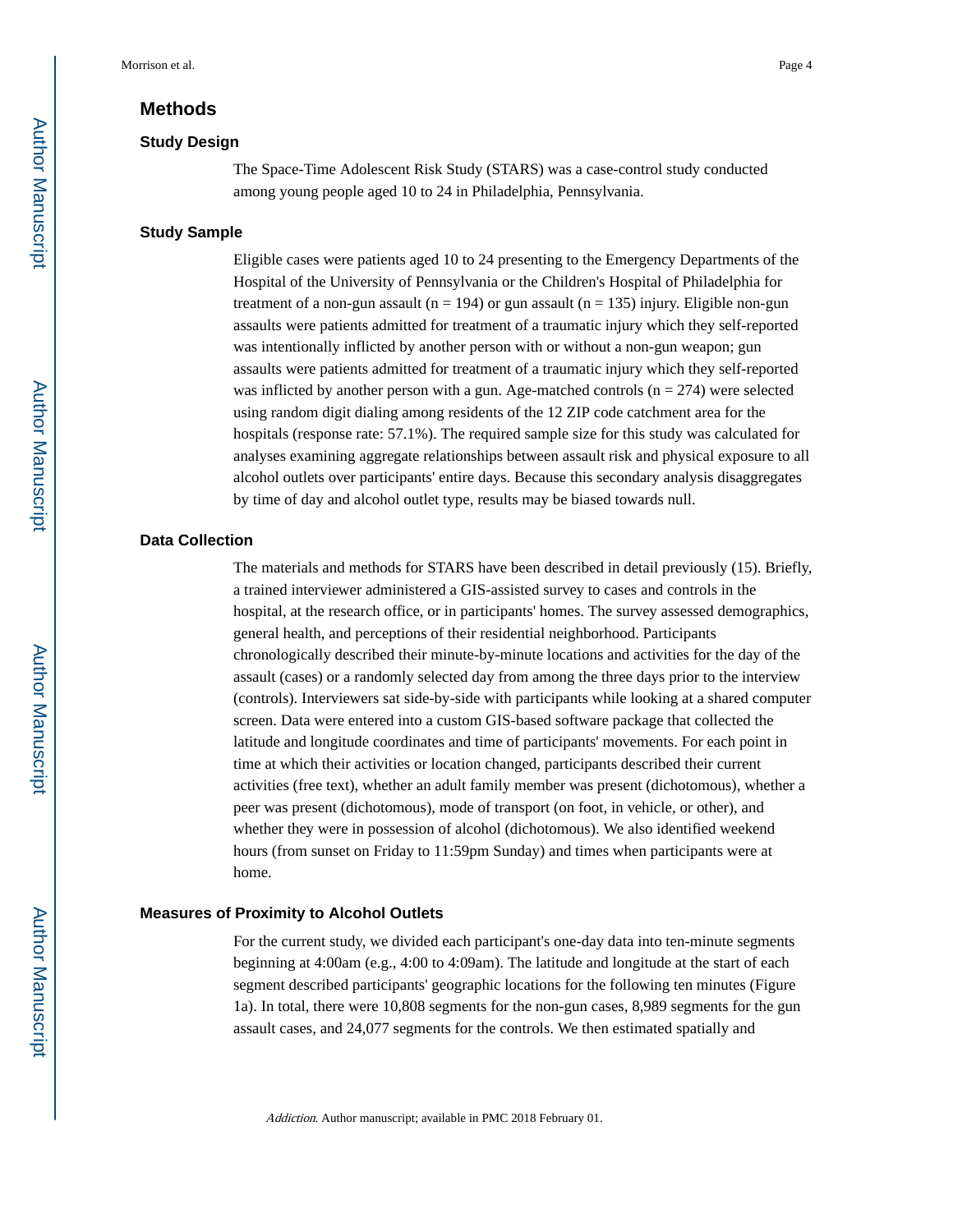The main independent variable was proximity to alcohol outlets. The Pennsylvania Liquor Control Board issues three classes of retail alcohol license relevant to this study. Restaurant Licenses permit beer, wine and liquor sales for on-premise consumption (hereafter, "bars and restaurants"). Eating Place licenses permit the sale of beer for on-premise consumption with a meal and for off-premise consumption provided sales are not in single containers ("beer stores"). Off-premise sales of wine and liquor are limited to government monopoly off-premise outlets located throughout the state ("liquor stores"). To construct raster layers describing continuous densities of the city's 427 bars and restaurants, 1056 beer stores, and 634 liquor stores, we spatially smoothed these data using kernel density estimation (Figure 1b, 1c and 1d). We then spatially joined these raster data to the points representing the beginning of each ten-minute segment. Given the high spatial precision of our data, we considered this a better approach than taking values aggregated within arbitrary administrative units (e.g. Census block groups). The three resulting variables describing proximity to alcohol outlets were heavily positively skewed  $(0.89 \times 6.25)$ . We calculated their natural logarithm to reduce the likelihood that the extreme high values would inordinately influence results.

#### **Other Independent Measures**

We collected key demographic characteristics and behavioral indicators that could be related both to participants' physical exposure to alcohol outlets and to risk for assault, and may therefore confound relationships (e.g. whether they had ever carried a gun).

Neighborhood characteristics may also be related both to assault risk and to alcohol outlet density. Data to describe 26 neighborhood characteristics were obtained from four sources: Census 2010 data described demographic characteristics for the local resident population within Census block groups; tax parcel data from Philadelphia described land use; the 2008 Southeastern Pennsylvania Household Survey (39) described local population characteristics; and participant responses described perceptions of local areas. Similar to the approach for alcohol outlets, these spatially referenced data were converted to raster layers using kernel density estimation for point data and inverse distance weighting based on the centroids of polygon data. In a factor analysis, 23 characteristics loaded onto five factors: (i) neighborhood connectedness, (ii) income, (iii) vacancy, vandalism, violence, (iv) emergency services, and (v) race/ethnicity. The composition of these scales is described in a previous paper (15). The three variables not captured in the factor scales but included as independent variables in the current analysis were commercial land use (to account for the possibility that alcohol outlets mark for physical exposure to retail areas), population density (possibly representing guardianship) and the density of middle/high schools (also representing guardianship).

#### **Statistical Analyses**

The units of analysis were the ten-minute segments nested within eight uniformly defined three-hour time phases (e.g. 4am to 6:59am). Two conditional logistic regression models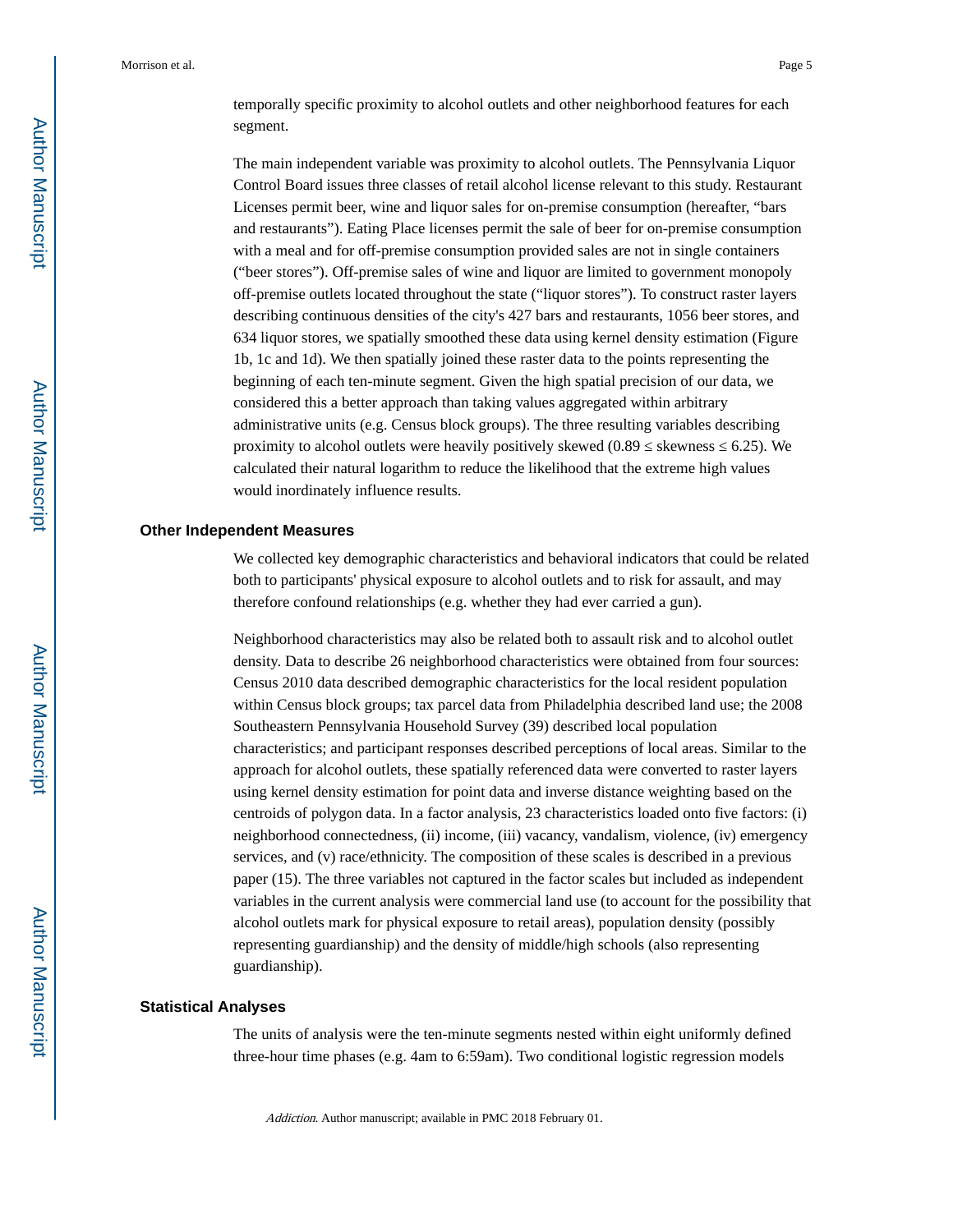estimated the (i) overall odds of non-gun assault compared to controls, or (ii) the overall odds of gun assault compared to controls. Both models included a fixed effect for the time phase, such that exposures for cases were compared to controls within the same three-hour period. This approach partially controlled for the possibility that segments were autocorrelated within participants. All independent variables describing physical exposure to alcohol outlets, neighborhood conditions, and other behavioral and temporal characteristics were included in both models. Analyses included all segments for the controls, but only the final observation before the assault for cases. Gun assault cases were dropped from the nongun assault model, and non-gun cases were dropped from the gun assault model. This procedure produced an overall estimate (i.e. aggregated over the whole day) of the odds ratio and 95% confidence interval for non-gun and gun assault per unit increase in physical exposure to alcohol outlets.

We then conducted separate logistic regression models within each time phase, dropping cases whose assault event occurred outside the three-hour window. We thus produced timeof-day specific estimates for the relationships between proximity to alcohol outlets and the odds of assault. Given that proximity to alcohol outlets was calculated from the kernel density estimate then log transformed, individual parameter estimates are not easily interpretable, but the direction of the association and comparison within outlet types across day phases is informative.

Spatial data management was performed using ArcGIS v10.1 (40). Parameters for the regression models were estimated using Stata v14 (41).

#### **Specification Tests**

We conducted several specification tests to reduce the likelihood that observed relationships were artefacts of model construction. First, after comparing individual-level participant characteristics for cases vs. controls using Students t-test for continuous measures and Chisquare tests for categorical measures, we adjusted our main effects analyses for variables where the groups differed systematically. Second, a correlation matrix for the logged alcohol outlet variables demonstrates that these measures were moderately collinear (Table 1). After systematically removing one and then two of the alcohol outlet variables, we repeated the conditional logistic regression and the logistic regression models. Finally, we then tested alternate time-phases (e.g., two-hour periods, four-hour periods), and further stratified the analyses by age  $(< or 18)$ .

### **Results**

Participant characteristics are presented in Table 2. Non-gun and gun cases were systematically different compared to controls based on age, sex, race/ethnicity, and some indicators of risk (e.g. 28.2% gun assault cases had ever carried a gun vs. 16.0% controls).

Counts of non-gun and gun assaults within time phases are presented in Table 3. The low incidence (2 cases) of gun assaults during the 7am to 10:59am phase and of both assault types during the 4am to 6:59am phase prevented estimation of relationships during these periods. Results of the conditional logistic regression models are presented in Table 4.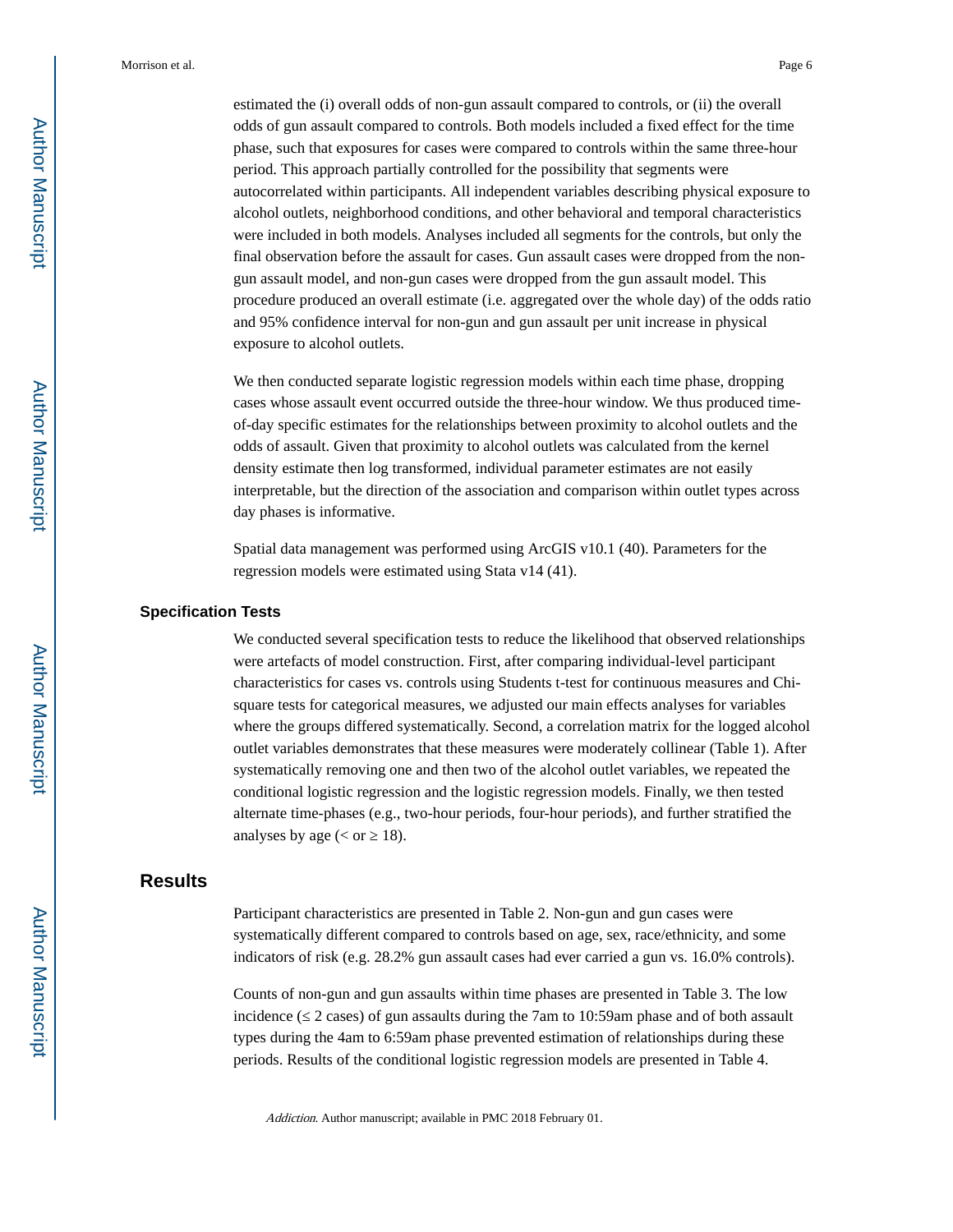Greater liquor store density was related to increased odds of non-gun assault. There was no relationship for bars and restaurants or for beer stores. Being in an area with lower neighborhood connectedness, higher income, and more vacancy, vandalism, and violence was associated with increased odds of non-gun assault. Being on foot, away from home, possessing alcohol, and being younger were also related to increased odds. By contrast, the gun assault analysis shows a negative relationship with greater proximity to liquor stores. There was no association for bars and restaurants or beer stores.

Figure 2 shows the odds ratio and 95% confidence intervals for the associations between non-gun and gun assaults and densities of bars and restaurants, beer stores, and liquor stores (adjusted for the same covariates as the overall analyses). Results are presented within the three-hour time strata. From 7am to 12:59pm, greater proximity to bars was associated with decreased odds of non-gun assault. From 1pm to 6:59pm there was no association, but from 7pm to 12:59am, relationships were positive. Point estimates increase steadily throughout the day. By comparison, the trend for the odds of non-gun assault related to proximity to beer stores was approximately reversed. Relationships were positive in the morning and early afternoon, mixed between 1pm and 6:59pm, and negative thereafter. Proximity to liquor stores was positively related to non-gun assault only between 10pm and 12:59am. As in the overall analysis, proximity to alcohol outlets was mostly unrelated to gun assaults within time strata, with a few isolated exceptions (e.g. relationships were positive for bars and restaurants between 4pm and 6:59pm).

Results of the specification tests were substantively similar to the results of the main effects models reported here. Adjusting for the individual-level variables on which cases were systematically different from controls (Table 2) did not materially affect results.

## **Discussion**

This study provides evidence that increased risk for non-gun assault is specific to the time and place of physical exposure to alcohol outlets for adolescents and young adults, and that relationships differ by time of day. Being in a neighborhood with a greater concentration of bars and restaurants was associated with increased assault risk in evening and nighttime hours (after 7pm), peaking between 1am and 3:59am; whereas being in a neighborhood with greater concentration of beer stores was associated with increased assault risk during daytime hours (7am to 12:59pm, and 4pm to 6:59pm). Proximity to alcohol outlets was mostly unrelated to risks for gun assaults.

The findings for non-gun assaults are consistent with our expectations based on routine activities theory (16). The times of day at which study participants (representing suitable targets) were exposed to more bars and restaurants and were at greatest risk for assault corresponds with the peak times for these establishments (i.e. most likely their busiest times and patron intoxication at its greatest). Alcohol consumption is related to increased aggression (42), and people who exhibit more aggression and hostility prefer to drink in bars (19, 43); therefore, it is possible that during later hours, bars and restaurants may either generate violence, attract people more likely to perpetrate violence, or both (44, 45). Either mechanism will lead to the presence of more *motivated offenders* in the local area. Finally,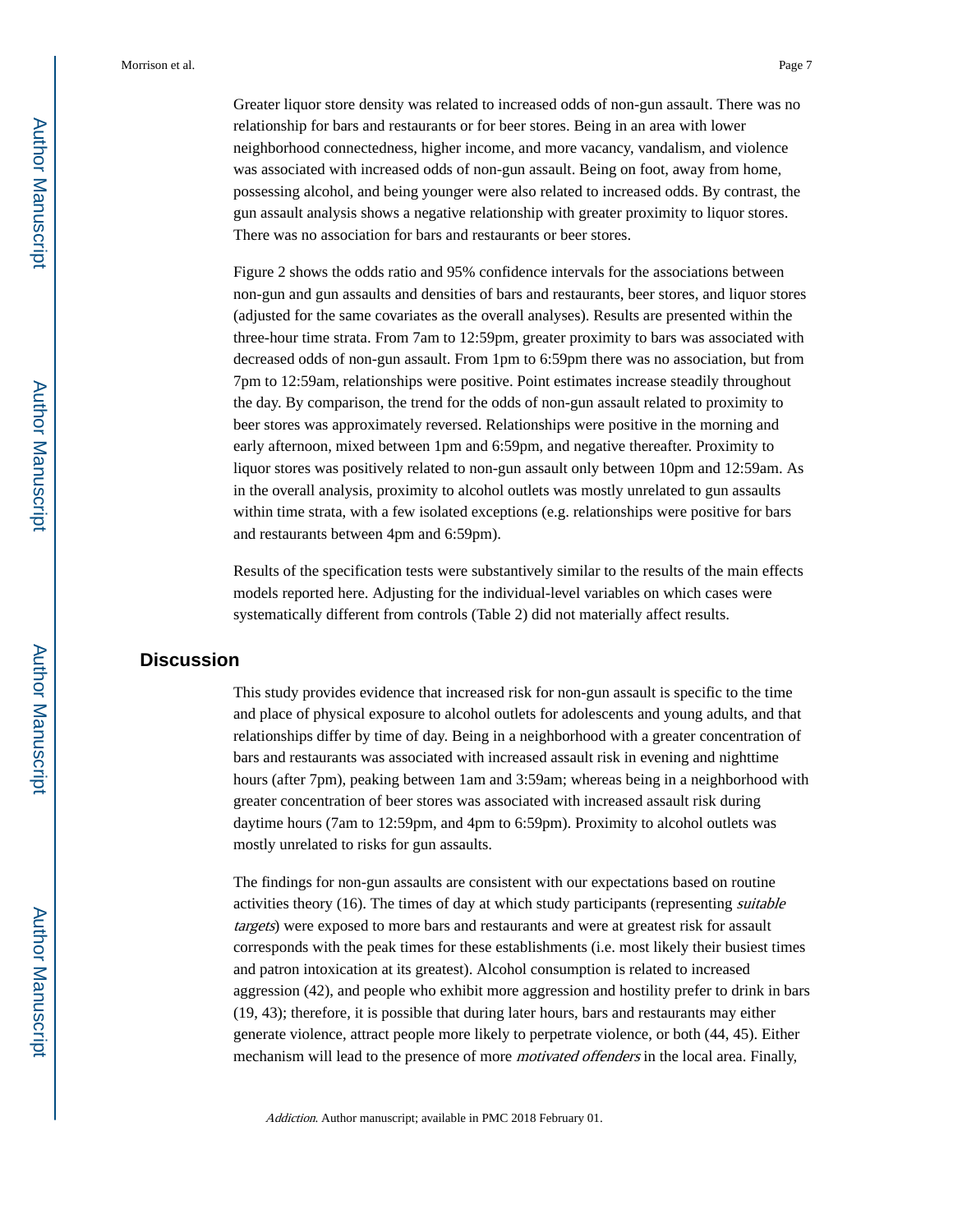there may be fewer capable guardians later at night (16, 46). Thus, the three theoretical conditions for producing increased risks for assault are met.

Similarly, beer stores are more active during the day, typically operating between 9am and approximately 7pm to 10pm in Philadelphia (17). Meetings between suitable targets and motivated offenders proximate to these outlets are therefore more likely during daytime hours. The reduced odds of assault while near bars in the morning and beer stores at night may be due to fewer motivated offenders near these establishments when they are closed (12). The potentially attractive or generative effects of government liquor stores for motivated offenders may be mitigated by real or perceived increased guardianship. The mostly null findings for gun assaults suggest that proximity to alcohol outlets is not a major contributor to these comparatively rare and potentially more serious events among adolescents and young adults.

Our results may explain the mixed findings reported in previous individual-level studies, including our own. Prior survey studies used relatively imprecise measures of physical exposure to alcohol outlets (13, 14). Our own previous analyses estimated overall relationships between momentary proximity to outlets and assault risk aggregated across times of day, or included alcohol outlets in a composite measure with additional neighborhood variables (12, 15). We also previously used non-comparable samples (adults vs. adolescents and young adults). In contrast, the approach we took to the current analysis enabled us to assess relationships with high spatial and temporal specificity across different times of day. Disentangling relationships between individuals who move through time and space and outlets that attract or generate different risks over time may require such an approach. Comparing results of our overall analyses with results of our stratified analyses clearly illustrates this point (Figure 2). Parameter estimates for the conditional logistic regression models aggregated out the distinct signatures evident within the time strata. In that light, results of individual-level studies that do not provide this high degree of precision should be interpreted very cautiously.

Despite the many strengths of our design, there are some limitations. First, selecting nongun and gun assault cases within Philadelphia produced a sample of mostly black young men from lower income areas. We were not able to examine relationships for women, older people, or for people from other racial/ethnic groups. Neighborhood exposures for these groups or for people from higher income areas may be associated with assault risk in different ways. Second, available alcohol outlet data enabled us to disaggregate alcohol outlets into only three types. Bars and restaurants were considered as like units, but activities and alcohol use in these establishments differ (38); relationships to assault risk are likely to differ. Third, cases and controls may not be exchangeable on all characteristics related to assault risk. Adjusting for individual-level characteristics that we knew differed between cases and controls did not materially affect our results, but some confounding from unmeasured variables may have occurred. Finally, perpetrating an assault is a very strong predictor of being assaulted (47). If offenders were systematically more likely to be physically exposed to alcohol outlets, results may be biased.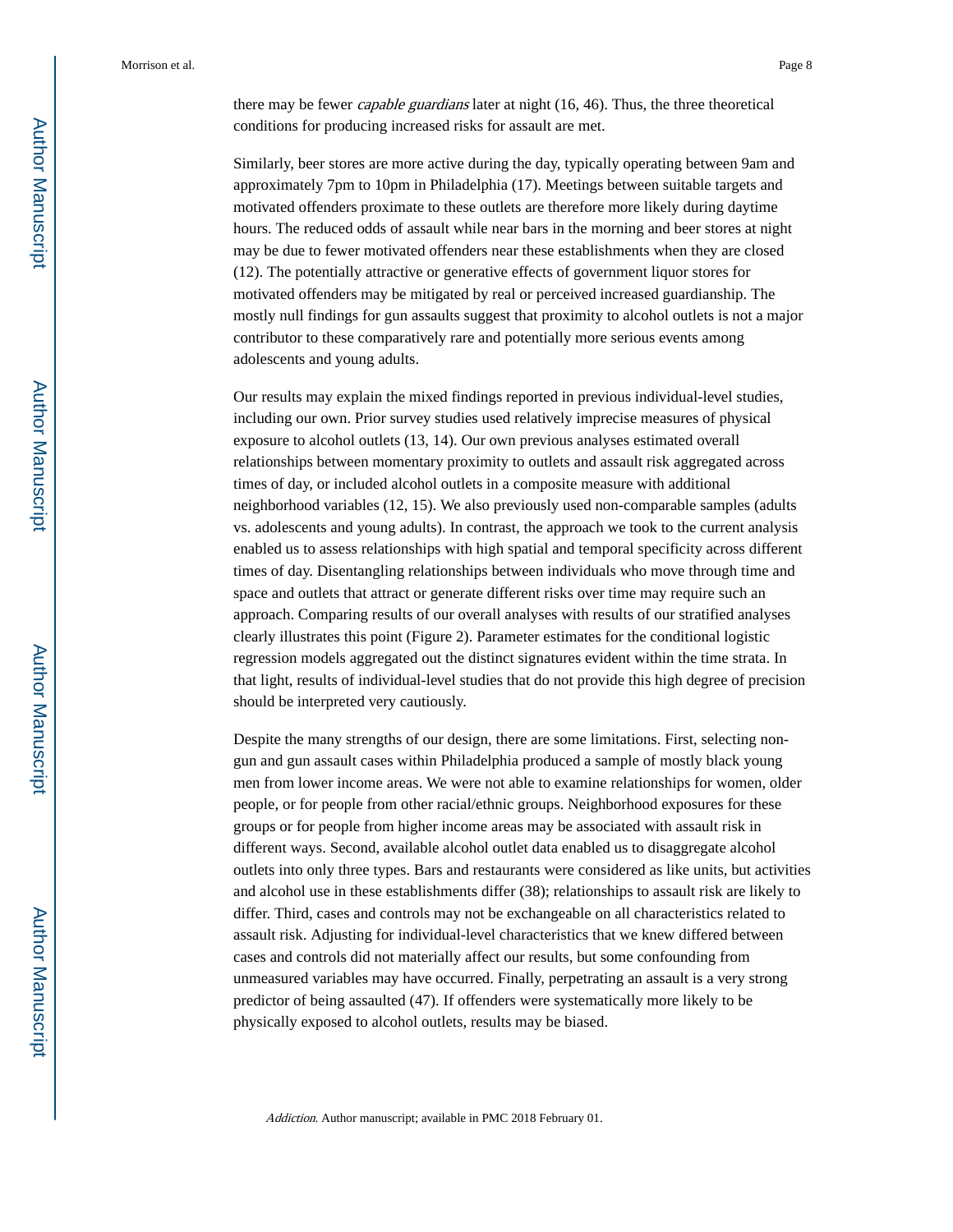This study represents an important advance in the collective understanding of relationships between physical exposure to alcohol outlets and assault risks for individuals. Risks for nongun assault increase when individuals are in neighborhoods with more bars and restaurants during evening and nighttime hours, and when they are in areas with more beer stores during daytime hours. These results complement the findings presented in numerous ecological studies that identify relationships between aggregate concentrations of alcohol outlets and aggregate incidence of non-gun assault (1, 2), and may help explain the mixed findings contained in the few prior individual-level studies (12-15). Although analyses should be replicated in other geographic areas with different population groups, these findings provide evidence that avoiding areas with high outlet density at times when the outlets are most heavily patronized may decrease risks for non-gun assault for individuals. Reducing densities of alcohol outlets within neighborhoods may have similar effects.

#### **Acknowledgments**

This work was supported by National Institute of Alcohol Abuse and Alcoholism (NIAAA) Research Grant R01AA014944.

**Funding Sources:** This work was supported by National Institute of Alcohol Abuse and Alcoholism (NIAAA) Research Grant R01AA014944.

#### **References**

- 1. Popova S, Giesbrecht N, Bekmuradov D, Patra J. Hours and days of sale and density of alcohol outlets: impacts on alcohol consumption and damage: A Systematic Review. Alcohol Alcoholism. 2009; 44:500–516. [PubMed: 19734159]
- 2. Campbell CA, Hahn RA, Elder R, Brewer R, Chattopadhyay S, Hahn RA, et al. The effectiveness of limiting alcohol outlet density as a means of reducing excessive alcohol consumption and alcoholrelated harms. Am J Prev Med. 2009; 37:556–569. [PubMed: 19944925]
- 3. Gruenewald PJ, Remer L. Changes in outlet densities affect violence rates. Alcohol Clin Exp Res. 2006; 30:1184–93. [PubMed: 16792566]
- 4. Livingston M. A longitudinal analysis of alcohol outlet density and assault. Alcohol Clin Exp Res. 2008; 32:1074–1079. [PubMed: 18445114]
- 5. Livingston M. Alcohol outlet density and assault: a spatial analysis. Addiction. 2008; 103:619–628. [PubMed: 18339106]
- 6. Mair C, Gruenewald P, Ponicki W, Remer L. Varying impacts of alcohol outlet densities on violent assaults: explaining differences across neighborhoods. J Stud Alcohol Drugs. 2013; 74:50–8. [PubMed: 23200150]
- 7. Scribner RA, MacKinnon DP, Dwyer JH. The risk of assaultive violence and alcohol availability in Los Angeles County. Am J Public Health. 1995; 85:335–340. [PubMed: 7892915]
- 8. Gruenewald PJ. The spatial ecology of alcohol problems: niche theory and assortative drinking. Addiction. 2007; 102:870–8. [PubMed: 17523980]
- 9. Babor, T.; Caetano, R.; Casswell, S.; Edwards, G.; Giesbrecht, N.; Graham, K., et al. Alcohol: No Ordinary Commodity: Research and Public Policy. 2nd. Oxford, UK: Oxford University Press; 2010.
- 10. Stockwell, T.; Gruenewald, PJ. Controls on the physical availability of alcohol. In: Heather, N.; Stockwell, T., editors. The Essential Handbook of Treatment and Prevention of Alcohol Problems. New York: John Wiley; 2004. p. 213-234.
- 11. Anderson P, Chisholm D, Fuhr DC. Effectiveness and cost-effectiveness of policies and programmes to reduce the harm caused by alcohol. Lancet. 2009; 373:2234–46. [PubMed: 19560605]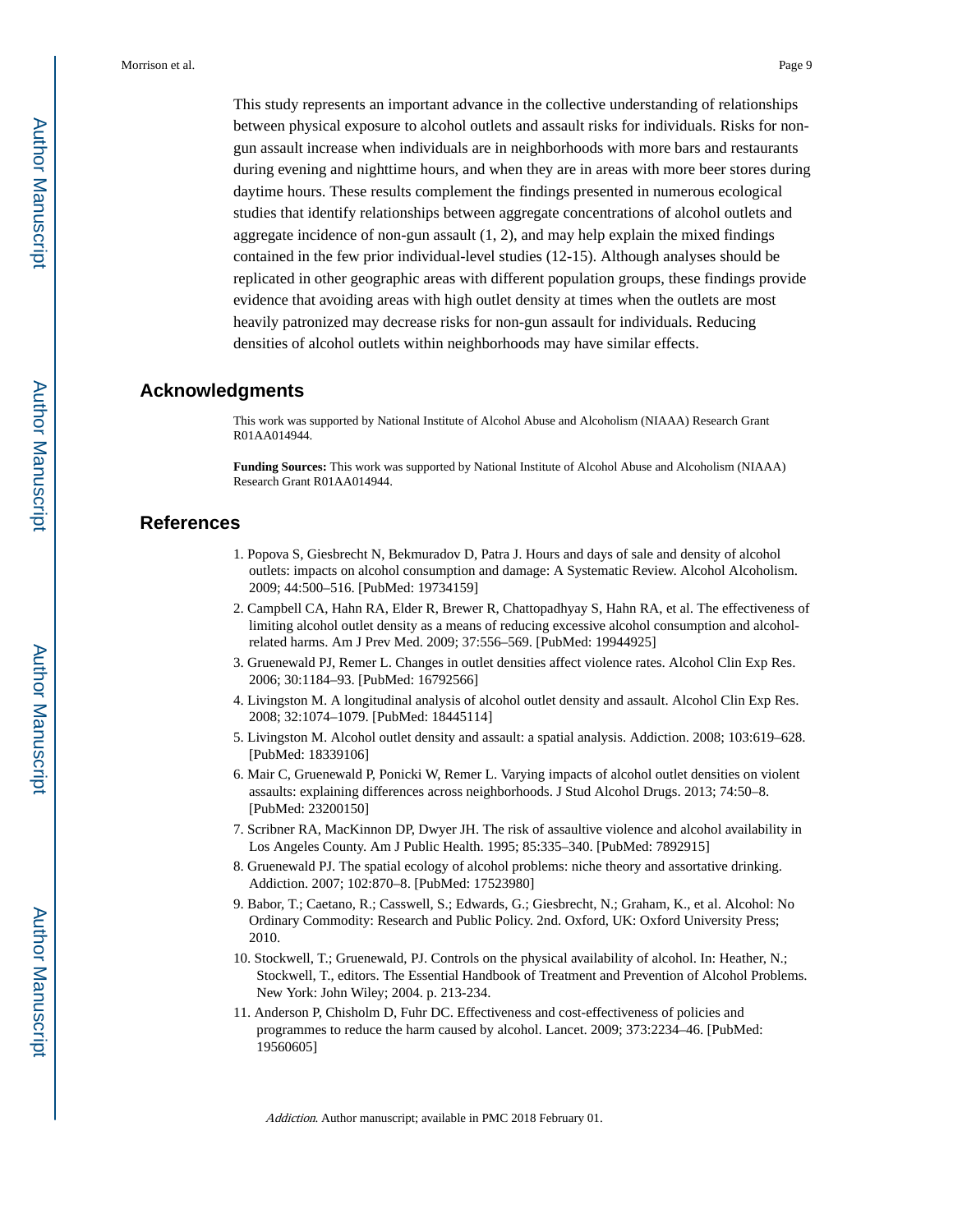- 12. Branas CC, Elliott MR, Richmond TS, Culhane DP, Wiebe DJ. Alcohol consumption alcohol outlets and the risk of being assaulted with a gun. Alcohol Clin Exp Res. 2009; 33:906–915. [PubMed: 19320627]
- 13. Theall KP, Scribner R, Cohen D, Bluthenthal R, Matthias S, Lynch S, et al. The neighborhood alcohol environment and alcohol-related morbidity. Alcohol Alcoholism. 2009; 44:491–499. [PubMed: 19671569]
- 14. Treno AJ, Gruenewald PJ, Johnson FW. Alcohol availability and injury: the role of local outlet densities. Alcohol Clin Exp Res. 2001; 25:1467–1471. [PubMed: 11696666]
- 15. Wiebe DJ, Richmond TS, Guo W, Allison PD, Hollander JE, Nance ML, et al. Mapping activity patterns to quantify risk of violent assault in urban environments. Epidemiology. 2016; 27:32–41. [PubMed: 26414941]
- 16. Cohen LE, Felson M. Social change and crime rate trends: a routine activity approach. Am Sociol Rev. 1979; 44:588–608.
- 17. Haberman CP, Ratcliffe JH. Testing for temporally differentiated relationships among potentially criminogenic places and census block street robbery counts. Criminology. 2015; 53:457–483.
- 18. Gmel G, Holmes J, Studer J. Are alcohol outlet densities strongly associated with alcohol-related outcomes? A critical review of recent evidence. Drug Alcohol Rev. 2015; 35:40–54.
- 19. Treno AJ, Gruenewald PJ, Remer LG, Johnson F, LaScala EA. Examining multi-level relationships between bars hostility and aggression: social selection and social influence. Addiction. 2008; 103:66–77. [PubMed: 18028523]
- 20. Treno AJ, Grube JW, Martin SE. Alcohol availability as a predictor of youth drinking and driving: a hierarchical analysis of survey and archival data. Alcohol Clin Exp Res. 2003; 27:835–840. [PubMed: 12766629]
- 21. Scribner R, Mason K, Theall K, Simonsen N, Schnieder SK, Towvim LG, et al. The contextual role of alcohol outlet density in college drinking. J Stud Alcohol Drugs. 2008; 69:112–120. [PubMed: 18080071]
- 22. Scribner RA, Cohen DA, Fisher W. Evidence of a structural effect for alcohol outlet density: a multilevel analysis. Alcohol Clin Exp Res. 2000; 24:188–195. [PubMed: 10698371]
- 23. Huckle T, Huakau J, Sweetsur P, Huisman O, Casswell S. Density of alcohol outlets and teenage drinking: living in an alcogenic environment is associated with higher consumption in a metropolitan setting. Addiction. 2008; 103:1614–1621. [PubMed: 18821871]
- 24. Spoerri A, Zwahlen M, Panczak R, Egger M, Huss A. Alcohol-selling outlets and mortality in Switzerland—the Swiss National Cohort. Addiction. 2013; 108:1603–1611. [PubMed: 23668470]
- 25. Weitzman ER, Folkman A, Folkman KL, Wechsler H. The relationship of alcohol outlet density to heavy and frequent drinking and drinking-related problems among college students at eight universities. Health Place. 2003; 9:1–6. [PubMed: 12609468]
- 26. Kwan MP. Gender and individual access to urban opportunities: a study using space–time measures. Prof Geogr. 1999; 51:210–227.
- 27. Basta LA, Richmond TS, Wiebe DJ. Neighborhoods daily activities and measuring health risks experienced in urban environments. Soc Sci Med. 2010; 71:1943–1950. [PubMed: 20980088]
- 28. Gesler, WM.; Albert, DP. How spatial analysis can be used in medical geography. In: Albert, DP.; Gesler, WM.; Levergood, B.; Chealsea, MI., editors. Spatial Analysis GIS and Remote Sensing Applications in the Health Sciences. Ann Arbor, MI: Ann Arbor Press; 2000. p. 11-38.
- 29. Mason M, Cheung I, Walker L. substance use social networks and the geography of urban adolescents. Subst Use Misuse. 2004; 39:1751–1777. [PubMed: 15587950]
- 30. Mason MJ, Korpela K. Activity spaces and urban adolescent substance use and emotional health. J Adolescent Health. 2009; 32:925–39.
- 31. Freisthler B, Thomas CA, Curry SR, Wolf JP. An alternative to residential neighborhoods: an exploratory study of how activity spaces and perception of neighborhood social processes relate to maladaptive parenting Child. Youth Care For. 2015; 45:259–277.
- 32. Crawford TW, Pitts SBJ, McGuirt JT, Keyserling TC, Ammerman AS. Conceptualizing and comparing neighborhood and activity space measures for food environment research. Health Place. 2014; 30:215–225. [PubMed: 25306420]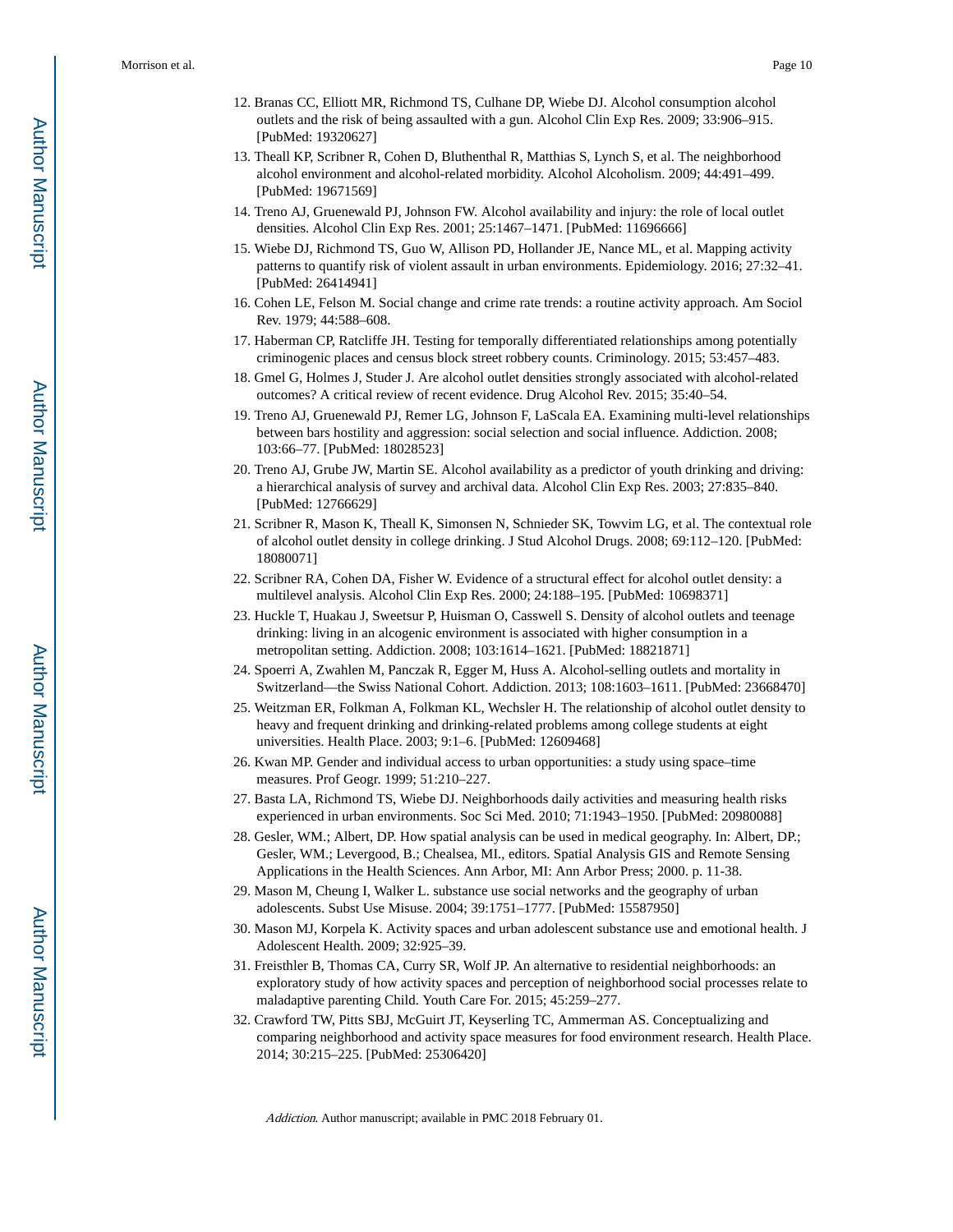- 33. Gesler WM, Meade MS. Locational and population factors in health care-seeking behavior in Savannah, Georgia. Health Serv Res. 1988; 23:443–462. [PubMed: 3403277]
- 34. Sherman JE, Spencer J, Preisser JS, Gesler WM, Arcury TA. A suite of methods for representing activity space in a healthcare accessibility study Int. J Health Geogr. 2005; 4:24–24.
- 35. Jones M, Pebley AR. Redefining neighborhoods using common destinations: social characteristics of activity spaces and home census tracts compared. Demography. 2014; 51:727–752. [PubMed: 24719273]
- 36. Lipperman-Kreda S, Morrison C, Grube JW, Gaidus A. Youth activity spaces and daily exposure to tobacco outlets. Health Place. 2015; 34:30–33. [PubMed: 25879915]
- 37. Byrnes HF, Miller BA, Wiebe DJ, Morrison CN, Remer LG, et al. Tracking adolescents with Global Positioning System-enabled cell phones to study contextual exposures and alcohol and marijuana use: a pilot study. J Adolescent Health. 2015; 57:245–247.
- 38. Morrison C, Mair CF, Lee JP, Gruenewald PJ. Are barroom and neighborhood characteristics independently related to local-area assaults? Alcohol Clin Exp Res. 2015; 39:2463–2470. [PubMed: 26756799]
- 39. Public Health Management Corporation. Southeastern Pennsylvania Household Health Survey. PHMC; Philadelphia, PA: 2008.
- 40. ESRI. ArcGIS Desktop: Release 10.1. Redlands CA: Environmental Systems Research Institute; 2011.
- 41. StataCorp. Stata Statistical Software: Release 14. College Station TX: StataCorp LP; 2015.
- 42. Bushman BJ. Effects of alcohol on human aggression: Validity of proposed explanations. Recent Developments in Alcoholism. 1997; 13:227–243. [PubMed: 9122497]
- 43. Quigley B, Leonard K, Collins RL. Characteristics of violent bars and bar patrons. J Stud Alcohol Drugs. 2003; 64:765–772.
- 44. Parker RN. The effects of context on alcohol and violence. Alcohol Health Res World. 1993; 17:117–22.
- 45. Parker, RN.; Rebhum, LA. Alcohol and Homicide: A Deadly Combination of Two American Traditions. New York: State University of New York Press; 1995.
- 46. Felson, M.; Boba, RL. Crime and Everyday Life. 4th. Thousand Oaks, CA: Sage; 2010.
- 47. Averdijk M, Bernasco W. Testing the situational explanation of victimization among adolescents. J Res Crime Delinq. 2015; 52(2):151–180.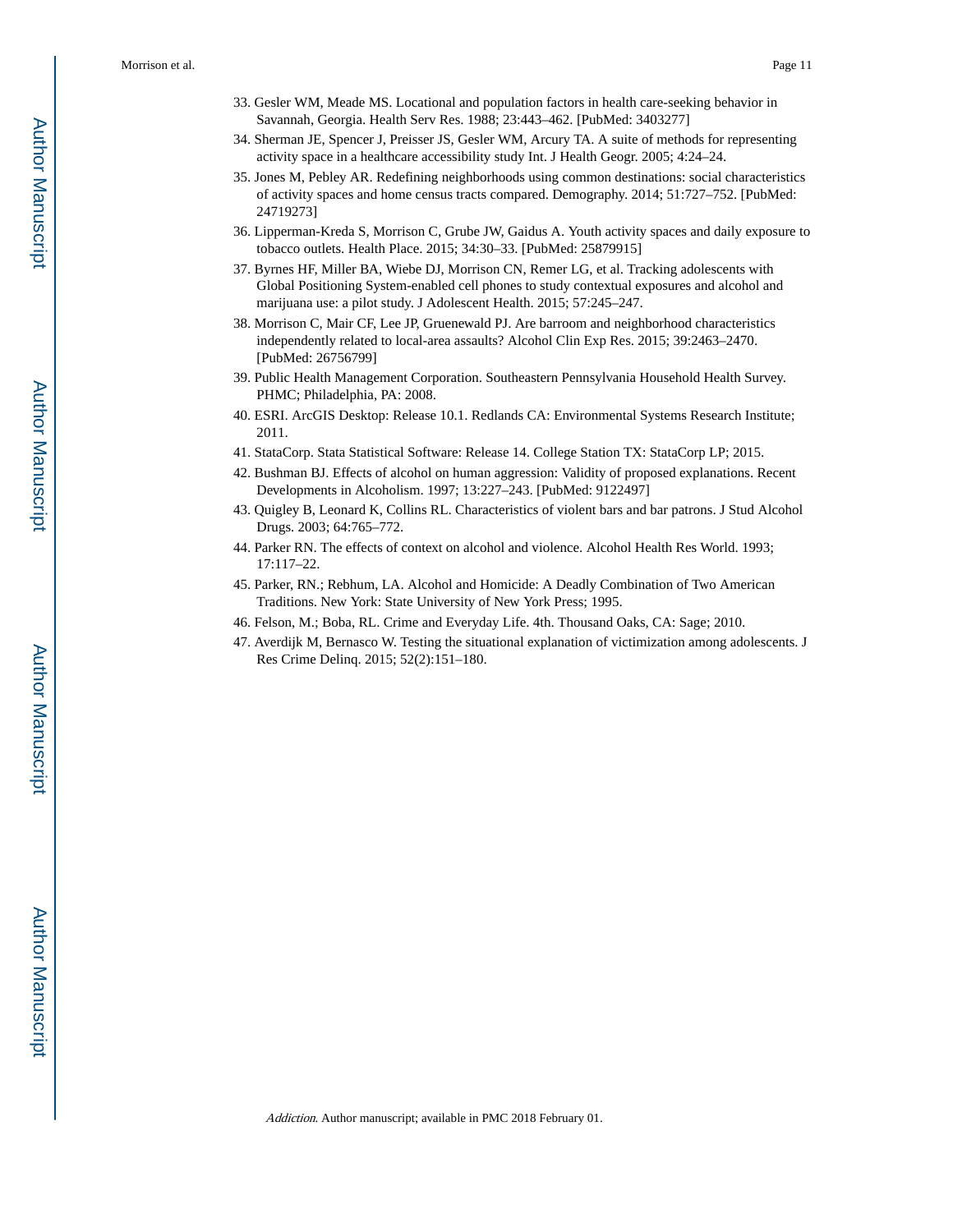

**Figure 1. Spatial data management**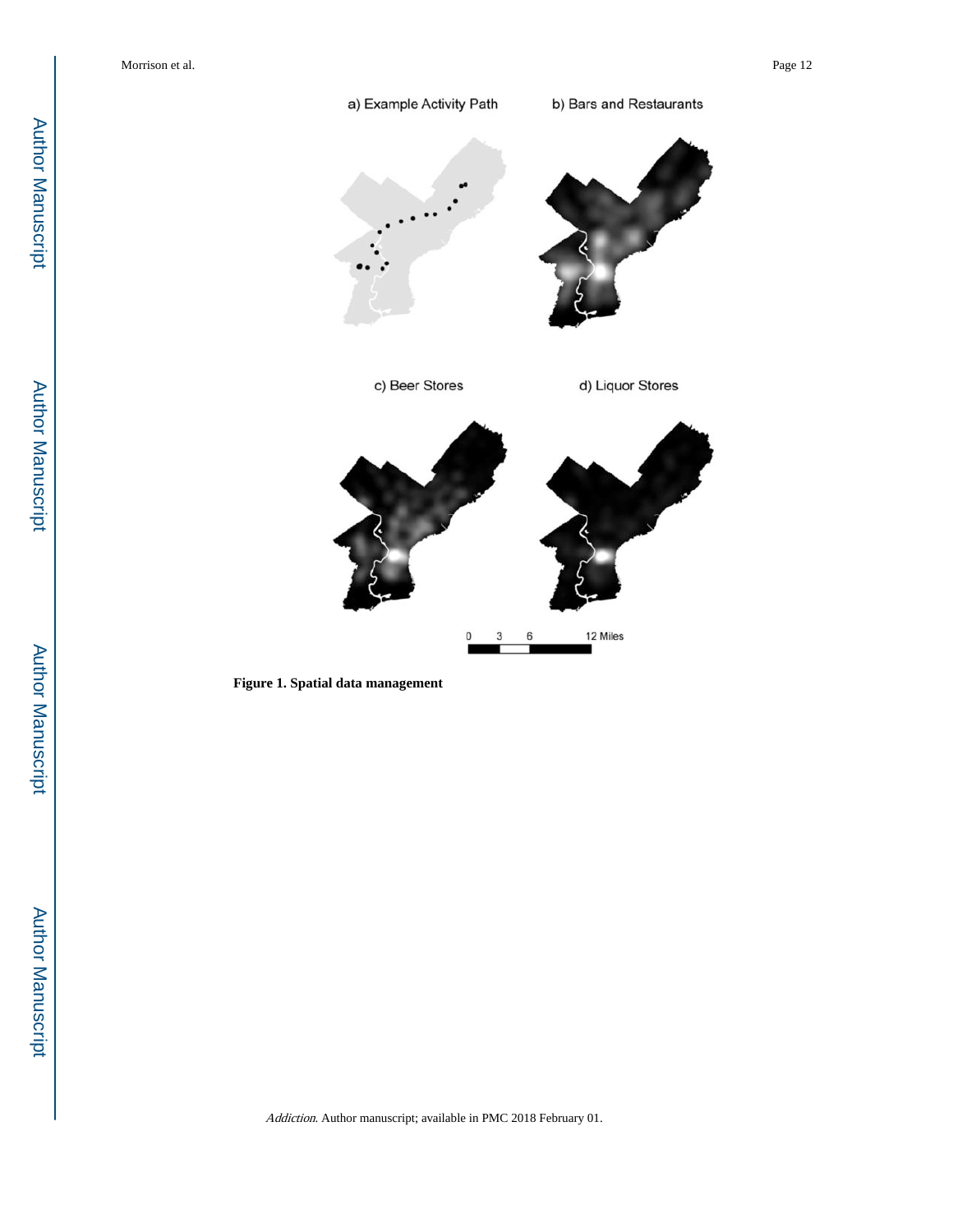

**Figure 2. Parameter estimates for logistic regression models assessing odds of assault, stratified by time of day phases**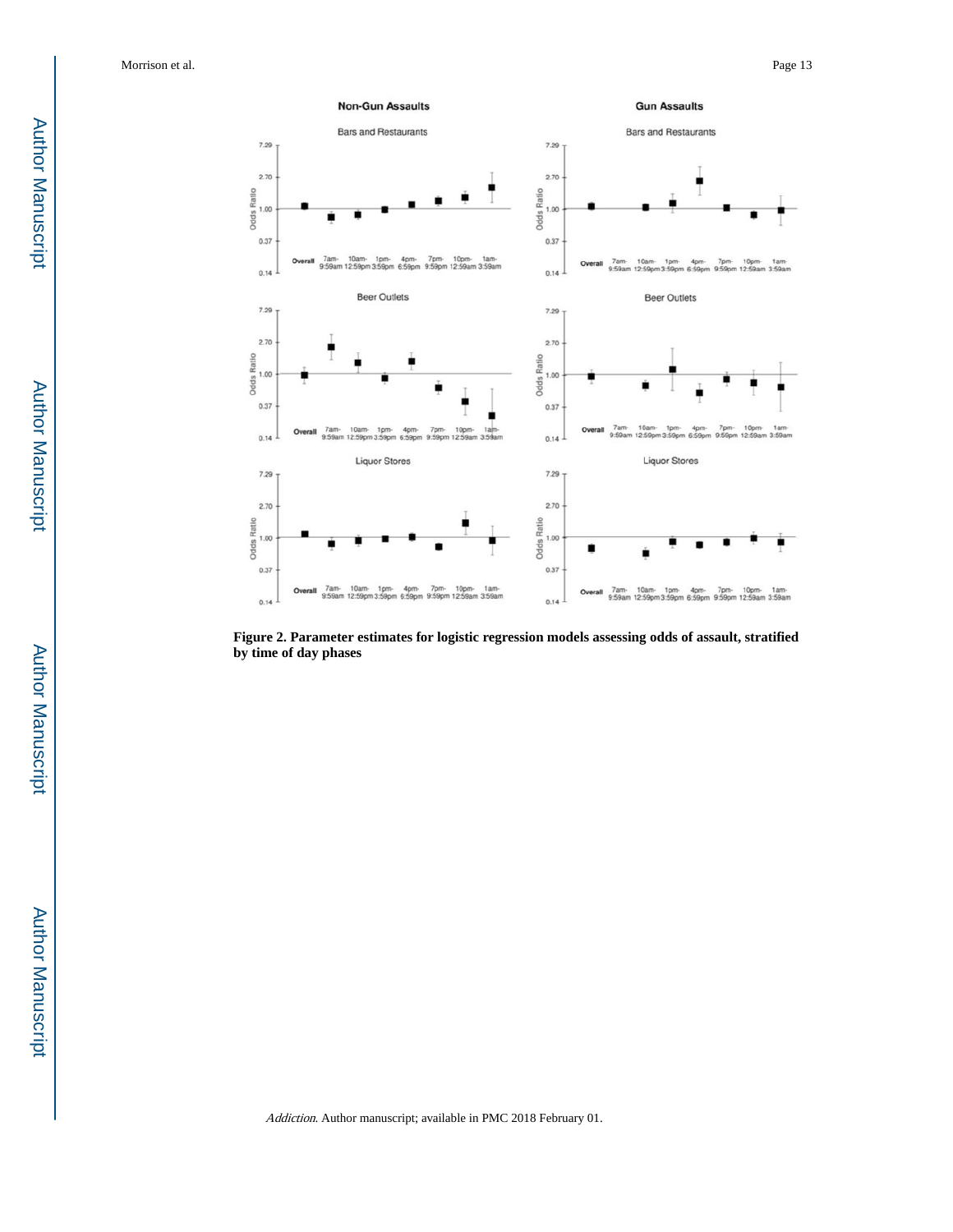| Table 1                                                                                  |
|------------------------------------------------------------------------------------------|
| Correlation between alcohol outlet exposure variables (natural logarithm) for ten-minute |
| segments                                                                                 |

|                           | In (Bars and Restaurants) | In(Beer Stores) | In(Liquor Stores) |
|---------------------------|---------------------------|-----------------|-------------------|
| In (Bars and Restaurants) | 1.000                     |                 |                   |
| ln(Beer Stores)           | 0.565                     | 1.000           |                   |
| In(Liquor Stores)         | 0.272                     | 0.387           | 1.000             |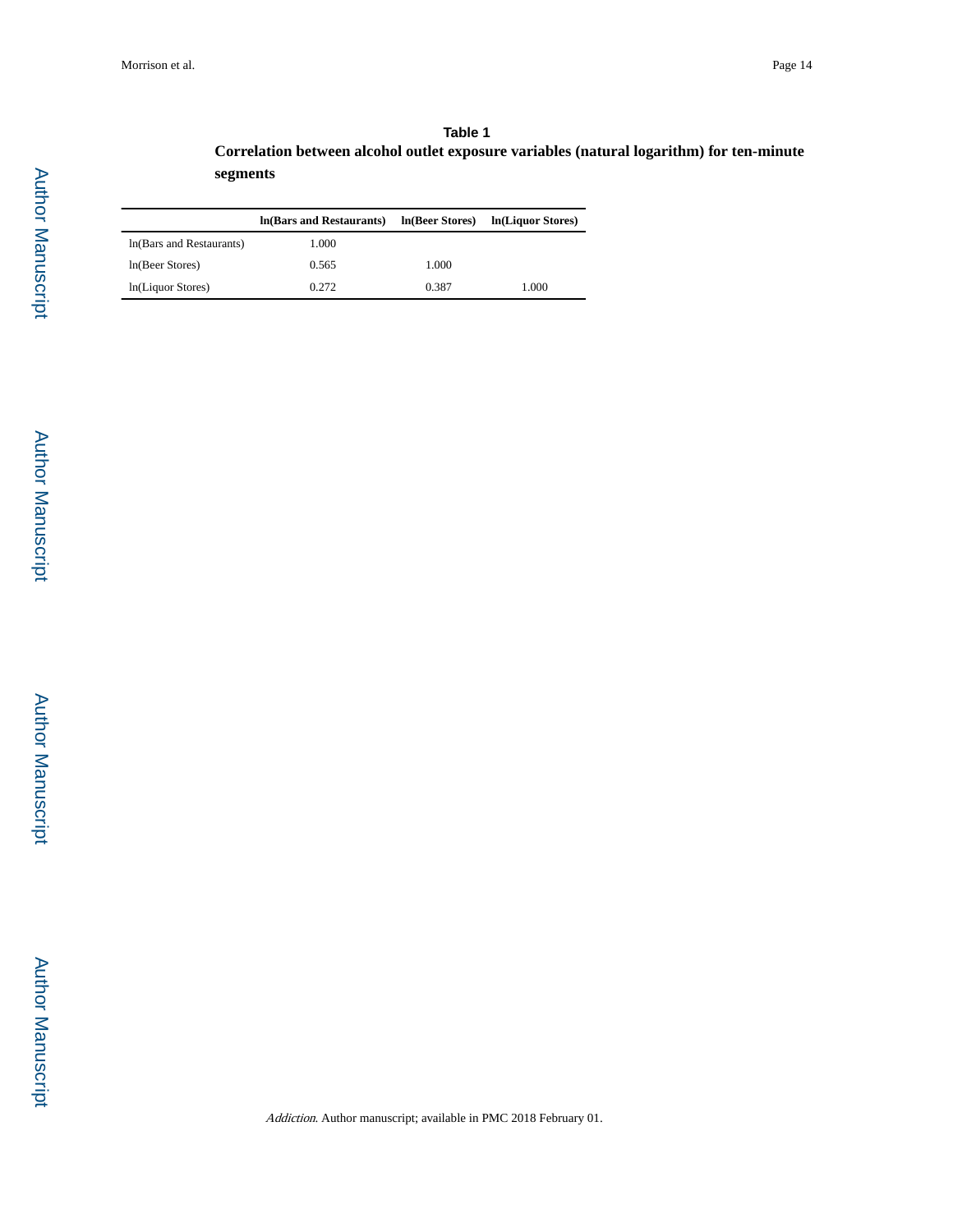#### **Table 2**

#### **Participant characteristics**

|                                                 | Non-Gun Assaults $(n = 194)$ | Gun assaults $(n = 135)$  | Controls $(n = 274)$ |
|-------------------------------------------------|------------------------------|---------------------------|----------------------|
| Age (mean [SD])                                 | 15.9 [0.3] $*$               | 19.5 $[0.3]$ <sup>*</sup> | 17.8 [0.2]           |
| Male                                            | 175 (90.2)*                  | $123(91.1)^*$             | 274 (100.0)          |
| Race/Ethnicity                                  |                              |                           |                      |
| Black (%)                                       | $170(87.6)^*$                | 122 (90.4) <sup>*</sup>   | 268 (97.8)           |
| White $(\%)$                                    | 15 $(7.7)^*$                 | $1(0.7)$ *                | 3(1.1)               |
| Hispanic (%)                                    | $3(1.6)^*$                   | $1(0.7)$ <sup>*</sup>     | 0(0.0)               |
| Grades received in school                       |                              |                           |                      |
| A s and Bs                                      | 93 (48)                      | 43 (34.1)                 | 123(45.1)            |
| Bs and Cs                                       | 106(56.0)                    | 78 (61.9)                 | 153(56.0)            |
| Cs and Ds                                       | 32 (25.4)                    | 32 (25.4)                 | 58 (21.3)            |
| Ds and Fs                                       | 12(6.2)                      | 10(7.9)                   | 19(7.0)              |
| Wear seatbelt most of time or always (%)        |                              |                           |                      |
| Never                                           | 19(9.8)                      | 21 (16.7)                 | 33(12.1)             |
| Rarely                                          | 19(10.0)                     | 22 (17.5)                 | 34 (12.5)            |
| Sometimes                                       | 64 (33.0)                    | 46 (36.5)                 | 90 (33.1)            |
| Most of the time                                | 32(16.5)                     | 18 (14.3)                 | 52 (19.1)            |
| Always                                          | 60 (31.0)                    | 19(15.1)                  | 63 (23.2)            |
| Ever choose path based on safety (%)            | 80 (75.5) $*$                | 69 (71.1)                 | 120(74.1)            |
| Change direction because route seems unsafe (%) |                              |                           |                      |
| Daily                                           | 65 (34.0)                    | 40 (32.5)                 | 95 (35.2)            |
| Weekly                                          | 33 (17.3)                    | 29 (23.6)                 | 74 (27.4)            |
| Monthly                                         | 45(23.6)                     | 23 (18.7)                 | 53 (19.6)            |
| Never                                           | 48 (17.8)                    | 31 (25.2)                 | 48 (17.8)            |
| Ever been jumped (%)                            | 137 (71.0)                   | 69 (55.2)                 | 154 (56.4)           |
| Ever in fistfight (%)                           | 184 (95.3)                   | 118 (93.7)                | 250 (91.6)           |
| Know someone in jail or prison (%)              | 88 (83.8)                    | 83 (84.7)                 | 140 (87.5)           |
| Ever been in jail or prison (%)                 | 13 (37.1)                    | 41 $(53.3)^*$             | 26 (29.2)            |
| Ever been on juvenile probation (%)             | 40(20.7)                     | 67 $(53.2)^*$             | 48 (17.6)            |
| Ever been shot $(\%)$                           | 7(3.6)                       | $20(15.8)^*$              | 11(4.0)              |
| Ever carried a weapon (%)                       | 50(25.8)                     | 60(47.6)                  | 107 (39.2)           |
| Ever carried a gun (%)                          | 19(9.8)                      | 38 (28.1) <sup>*</sup>    | 44 (16.0)            |
| Could get a gun (%)                             | 69 (35.9)*                   | 66 (53.2)                 | 158 (58.3)           |
| Drank alcohol in past 30 days (%)               | 39 (20.1) <sup>*</sup>       | 46 (36.5)                 | 90 (33.6)            |
| Smoked marijuana in past 30 days (%)            | 35(18.1)                     | 50 (39.7) $*$             | 62(23.2)             |
| Ever sold drugs (%)                             | 30(15.7)                     | 33 (26.4) $*$             | 45 (16.5)            |
| Neighborhood environment scale (mean [SD])      | $0.52$ [0.2]                 | $0.51$ [0.2]              | $0.49$ [0.2]         |
| Things I have seen and heard scale (mean [SD])  | $0.48$ [0.2]                 | $0.59$ [0.2]*             | $0.51$ [0.2]         |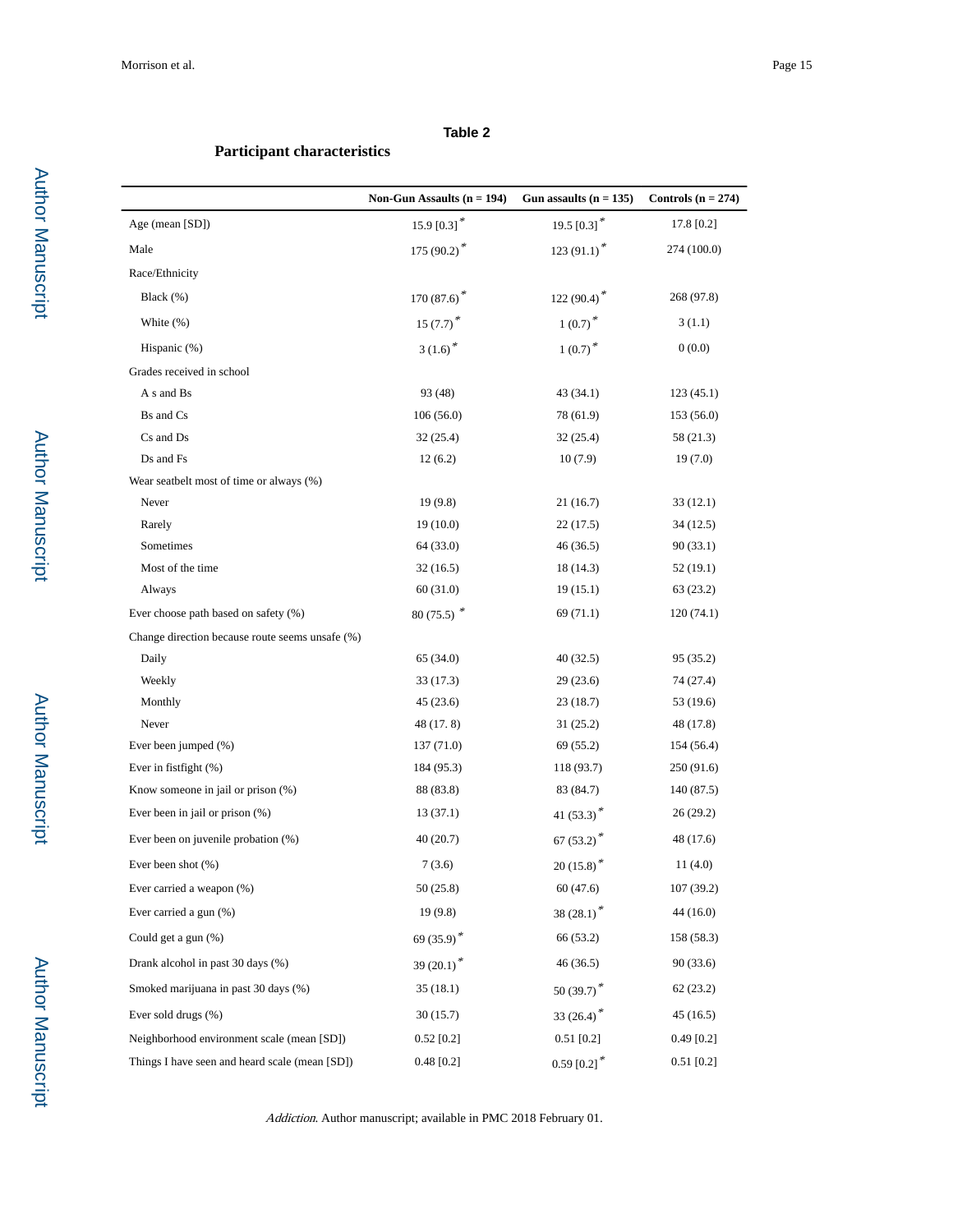|                                       | Non-Gun Assaults $(n = 194)$ Gun assaults $(n = 135)$ Controls $(n = 274)$ |               |               |
|---------------------------------------|----------------------------------------------------------------------------|---------------|---------------|
| Generalized self-efficacy (mean [SD]) | $0.80$ $[0.1]$ <sup>*</sup>                                                | $0.84\ 10.11$ | $0.84\ 10.11$ |

\* Characteristics for cases differ compared to controls, p < 0.05, assessed using Students t-test for continuous measures, and chi-square tests for trend for categorical measures

Nb. Characteristics for this sample previously reported in Wiebe, et al (15).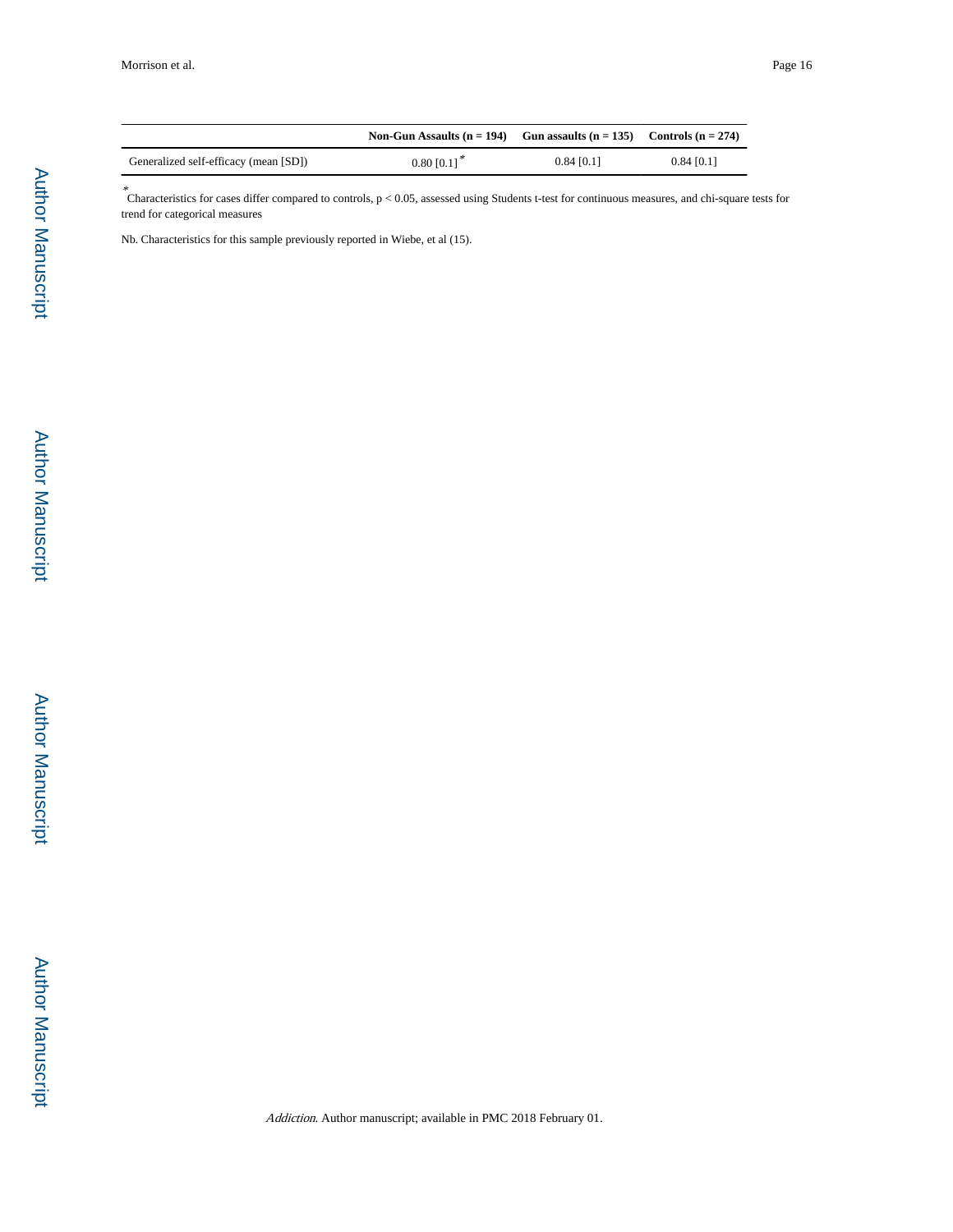|                                              |  | Table 3 |
|----------------------------------------------|--|---------|
| Time of day at which assault events occurred |  |         |

| <b>Event Time</b> | Non-Gun Assaults | <b>Gun Assaults</b> |
|-------------------|------------------|---------------------|
| $7am - 9:59am$    | 21               | 2                   |
| 10am - 12:59pm    | 21               | 10                  |
| $1pm - 3:59pm$    | 52               | 11                  |
| 4pm - 6:59pm      | 31               | 19                  |
| 7pm - 9:59pm      | 32               | 41                  |
| 10pm - 12:59am    | 22               | 37                  |
| $1am - 3:59am$    | 15               | 14                  |
| 4am - 6:59am      | $\Omega$         | 1                   |
| <b>Total</b>      | 194              | 135                 |